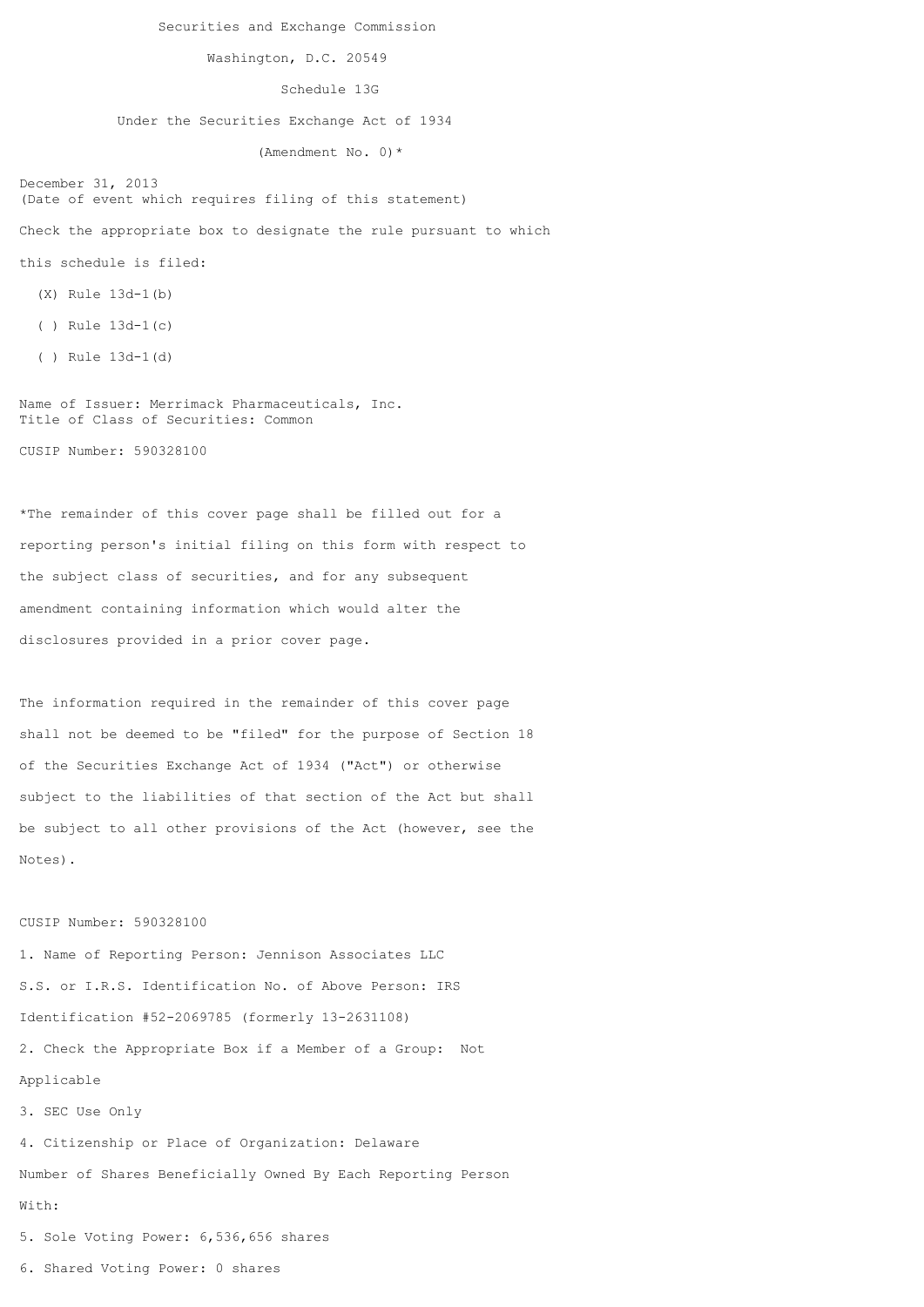7. Sole Dispositive Power: 0 shares 8. Shared Dispositive Power: 6,536,656 shares 9. Aggregate Amount Beneficially Owned by Each Reporting Person: 6,536,656 shares 10. Check Box if the Aggregate Amount in Row 9 Excludes Certain Shares: ( ) 11. Percent of Class Represented by Amount in Row 9: 6.4% 12. Type of Reporting Person\*: IA Item 1(a) Name of Issuer: Merrimack Pharmaceuticals, Inc. Item 1(b) Address of Issuer's Principal Executive Offices: One Kendall Square, Suite B7201 Cambridge, MA 02139 Item 2(a) Name of Person Filing: Jennison Associates LLC Item 2(b) Address of Principal Business Office or Residence: 466 Lexington Avenue New York, NY 10017 Item 2(c) Citizenship: Delaware Item 2(d) Title of Class of Securities: Common Item 2(e) CUSIP Number: 590328100 Item 3 If this statement is filed pursuant to Rules 13d-1(b), or 13d-2(b), or (c) check whether the person filing is a: (a) ( ) Broker or Dealer registered under Section 15 of the Act (b) ( ) Bank as defined in Section 3(a) (6) of the Act (c) ( ) Insurance Company as defined in Section 3(a) (19) of the Act (d) ( ) Investment Company registered under Section 8 of the Investment Company Act (e) (X) Investment Adviser in accordance with Section 240.13d-1(b) (1) (ii) (E) (f) ( ) Employee Benefit Plan, Pension Fund which is subject to the provision of the Employee Retirement Income Security Act of 1974 or Endowment Fund in accordance with Section 240.13d-1(b) (ii) (F) (g) ( ) Parent Holding Company or control person, in accordance with Section 240.13(b) (ii) (G) (h) ( ) A savings association as defined by Section 3(b) of the Federal Deposit Insurance Act (i)( ) A church plan that is excluded from the definition of an investment company under Section 3(c) (4) of the Investment Company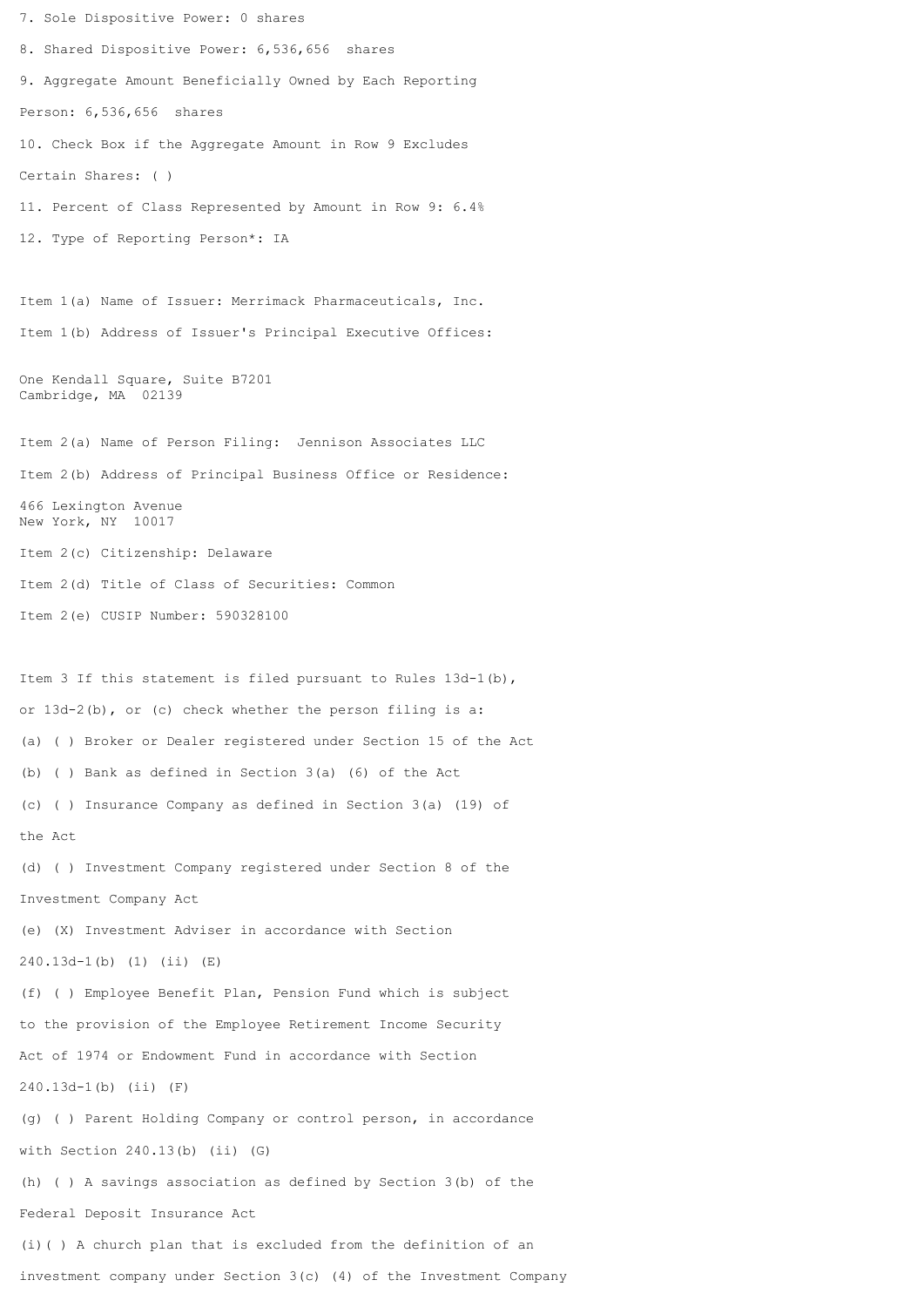Act of 1940.

(i)( ) Group, in accordance with Section  $240.13d-1(b)$  (1) (ii) (J). If this statement is filed pursuant to Section 240.13d-1(c), check this box. ( )

Item 4 Ownership:

Provide the following information regarding the aggregate number and percentage of the class of securities of the issuer identified in Item 1. (a) Amount Beneficially Owned: 6,536,656 (b) Percent of Class: 6.4% (c) Number of shares as to which the person has: (i) sole power to vote or to direct the vote: 6,536,656 (ii) shared power to vote or to direct the vote: 0 (iii) sole power to dispose or to direct the disposition of: 0 (iv) shared power to dispose or to direct the disposition of: 6,536,656

Jennison Associates LLC ("Jennison") furnishes investment advice to several investment companies, insurance separate accounts, and institutional clients ("Managed Portfolios"). As a result of its role as investment adviser of the Managed Portfolios, Jennison may be deemed to be the beneficial owner of the shares of the Issuer's Common Stock held by such Managed Portfolios. Prudential Financial, Inc. ("Prudential") indirectly owns 100% of equity interests of Jennison. As a result, Prudential may be deemed to have the power to exercise or to direct the exercise of such voting and/or dispositive power that Jennison may have with respect to the Issuer's Common Stock held by the Managed Portfolios. Jennison does not file jointly with Prudential, as such, shares of the Issuer's Common Stock reported on Jennison's 13G may be included in the shares reported on the 13G filed by Prudential. These shares were acquired in the ordinary course of business, and not with the purpose or effect of changing or influencing control of the Issuer. The filing of this statement should not be construed as an admission that Jennison is, for the purposes of Sections 13 or 16 of the Securities Exchange Act of 1934, the beneficial owner of these shares.